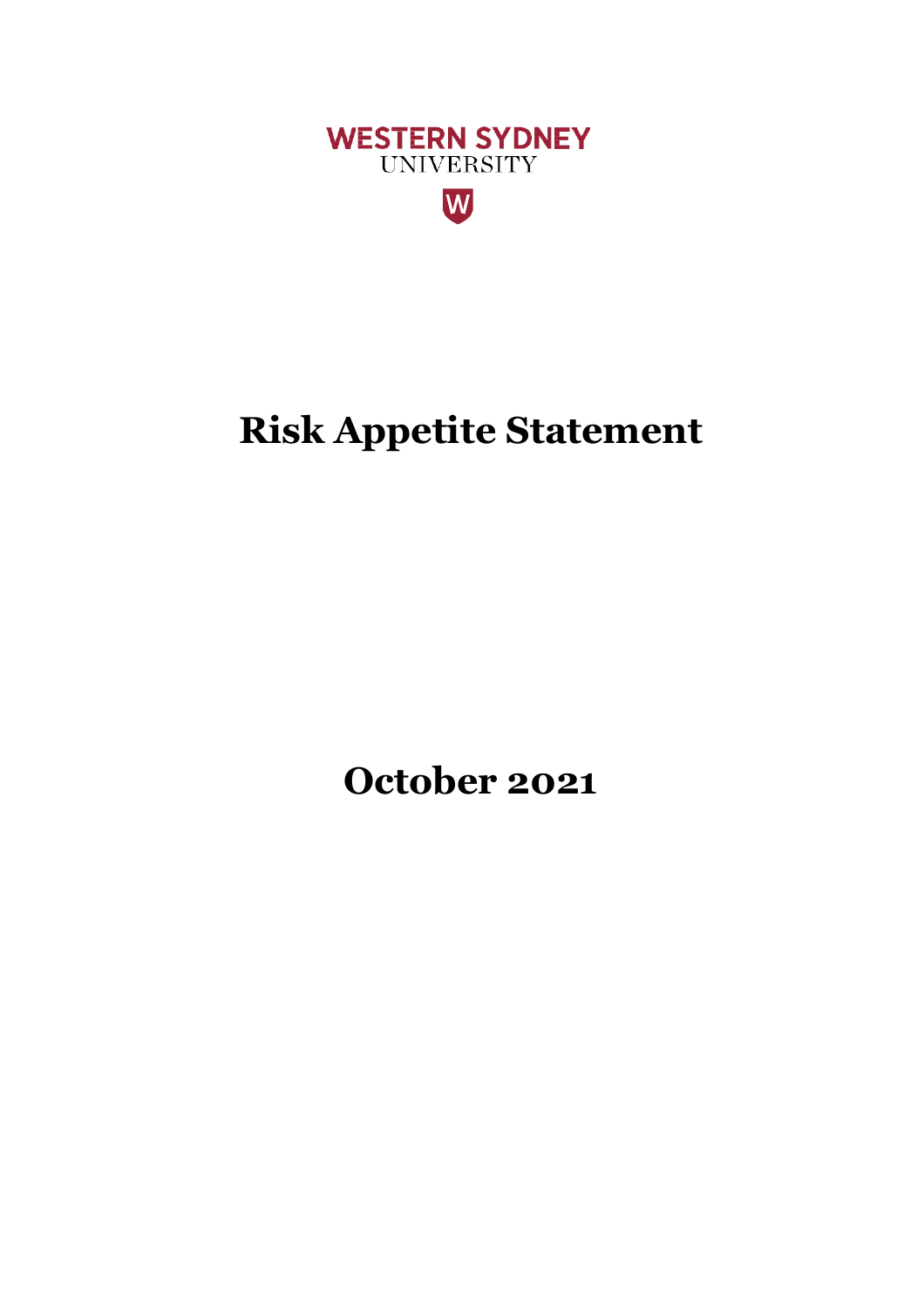# **WESTERN SYDNEY** UNIVERSITY W

# **Risk Appetite Statement**

### **Contents**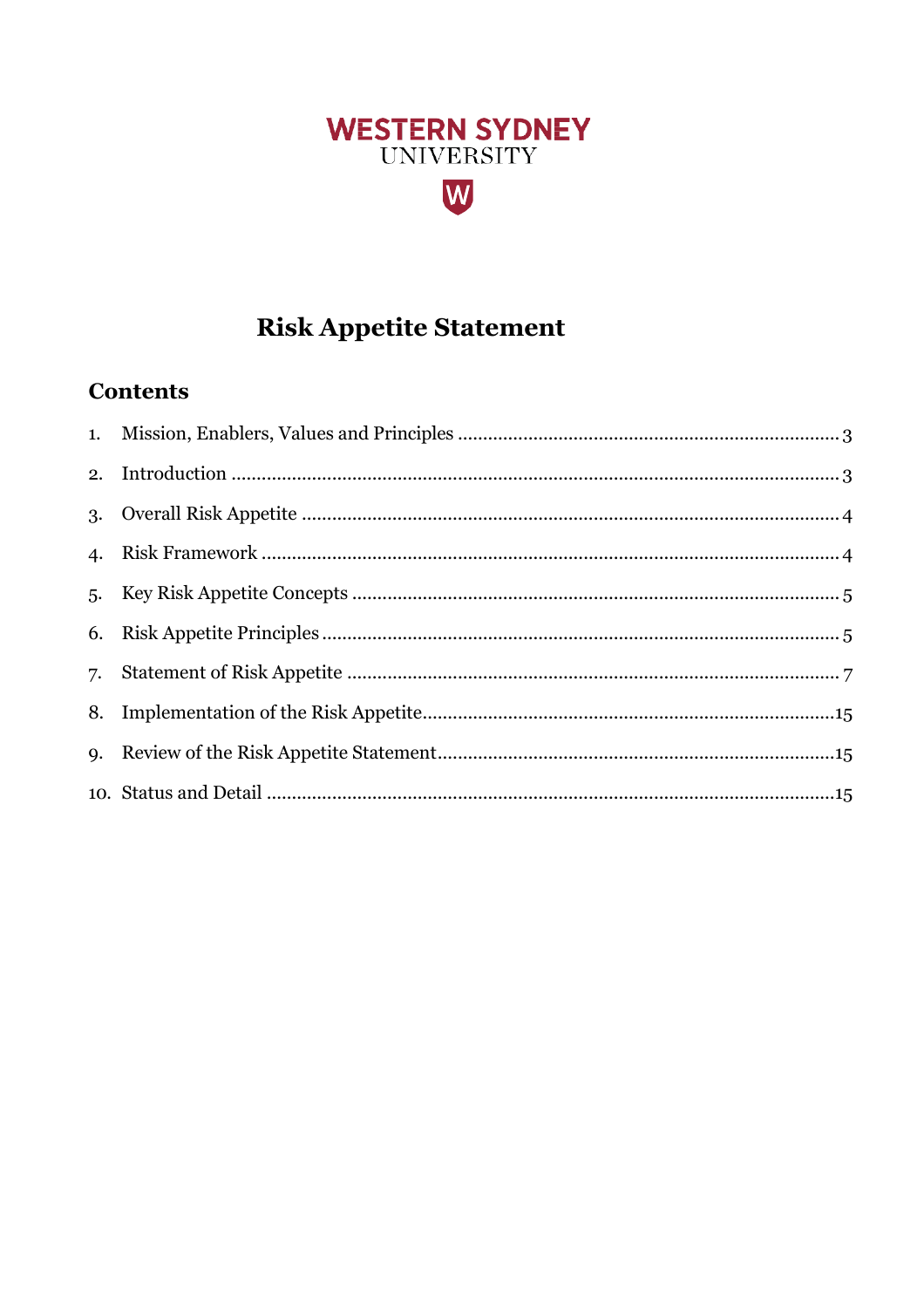### <span id="page-2-0"></span>**1. Mission, Enablers, Values, and Principles**

The Western Sydney University's (the University) Risk Appetite Statement is set in the context of its Mission, Enablers, Values, and Principles system as follows:

| <b>Mission</b><br>Our students will succeed, our research will<br>have an impact, and our communities will<br>thrive through our commitment to excellence,<br>sustainability, equity, transformation, and<br>connectedness. | <b>Enablers</b><br>Our enablers set out the elements required to<br>unlock and make possible the strategic<br>imperatives embodied in Sustaining Success<br>2021-2026. They encapsulate our values and<br>help to guide recovery and renewal for the<br>University and the communities within which<br>we are embedded.<br>• People<br>Place<br>Learning and teaching<br>Student experience<br>$\bullet$<br>Research and innovation<br>Global engagement<br>$\bullet$<br>Indigenous perspectives<br>Technology and systems<br><b>Financial Resilience</b> |
|-----------------------------------------------------------------------------------------------------------------------------------------------------------------------------------------------------------------------------|-----------------------------------------------------------------------------------------------------------------------------------------------------------------------------------------------------------------------------------------------------------------------------------------------------------------------------------------------------------------------------------------------------------------------------------------------------------------------------------------------------------------------------------------------------------|
| <b>Values</b><br>We stand for the values of:<br><b>Boldness</b><br>Fairness<br>Integrity, and<br>Excellence                                                                                                                 | <b>Principles</b><br>Sustainability<br>Equity<br>Transformation<br>Connectedness                                                                                                                                                                                                                                                                                                                                                                                                                                                                          |

### <span id="page-2-1"></span>**2. Introduction**

Risk management is an essential component of the University's governance framework, and it supports the achievement of the University's strategic goals and objectives. Effective risk management increases the probability of successful outcomes while protecting the reputation and sustainability of the University.

The University's strategic goal and objectives set out in the University's new strategic plan, *Sustaining Success 2021–2026,* makes clear the values that underpin the core business of the University, namely education, research, scholarship, innovation, and service. The plan reinforces that the University is a values-based and ethical organisation and a leader in sustainability.

The University takes its responsibilities to its stakeholders seriously. It regards risk management as a tool for good management and an essential factor in ensuring that the University meets its obligations to key stakeholders.

The University's Enterprise Risk Management policy and procedures provide the framework to manage its risks effectively. The framework seeks to maximise opportunities and minimise adverse outcomes. The risk appetite is the amount of risk an organisation is willing to accept in pursuing its strategic goals. The Risk Appetite Statement (RAS) considers the most significant types of risks to which the University is exposed and outlines the approach to managing these risks.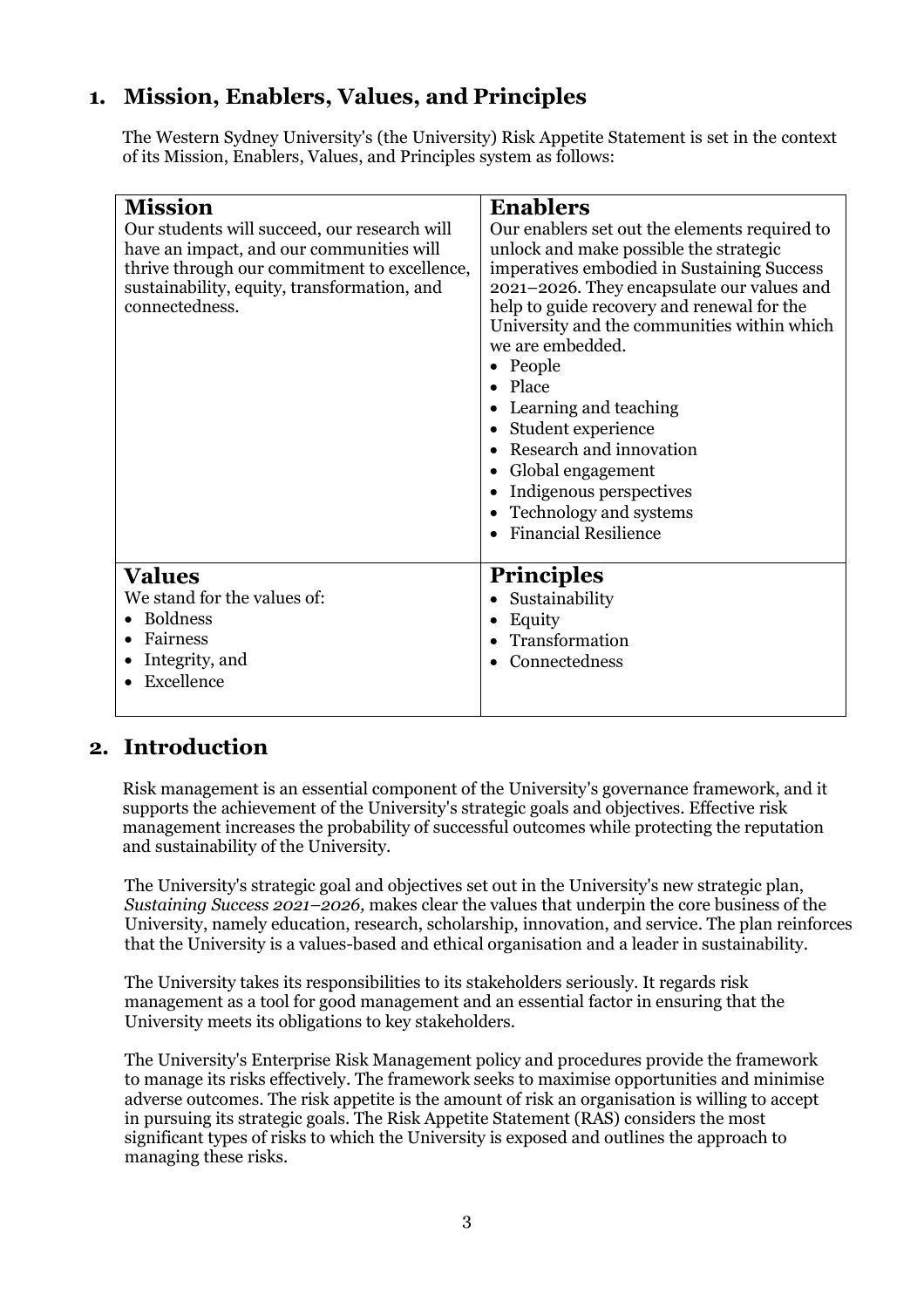### <span id="page-3-0"></span>**3. Overall Risk Appetite**

The University's Board of Trustees (BoT), subcommittees, management, and staff will regard the University's stated Risk Appetite in strategic and operational decision making.

The University's vision and strategic objectives will necessitate that the University accepts those risks that accompany growth, transformation, innovation and are commensurate with the potential reward. Overall, the University has a balanced approach to its risk appetite aligned to its strategic objectives. It is acknowledged that the University may at times undertake activities that inherently carry greater risks. As a result, the University's risk appetite will often be different at an activity level compared to the enterprise-wide level.

The key challenges in achieving this balance are to ensure:

- ethical and effective governance practices, including responsible stewardship of resources
- the realisation of opportunities and allowing growth, transformation, and innovation while avoiding unnecessary negative impacts
- avoidance of a risk-averse culture that stifles growth, transformation, and innovation rather than supports it by correctly assessing and managing risks.

### <span id="page-3-1"></span>**4. Risk Framework**

Good practice in risk management indicates that organisations should specify their appetite for risk at a granular level related to the nature of activities in the organisation. The Risk Appetite Statement sets the amount of risk the University is willing to seek or accept in pursuing its strategic objectives. It indicates the parameters within which the University would prefer to conduct its activities.

Risk appetite applies to the management of existing activities, as well as seeking out new opportunities. It is the responsibility of the University management and staff to continually review what the University does, investigate new opportunities, and take account of individual risks in decision-making.

In terms of priorities, the need to avoid risk related to compliance and overall health and safety for its people and communities will prioritise other factors, e.g., it will be acceptable to undertake risks in research activities provided they do not expose the University to undue influence compliance or people risk. Therefore, a balanced assessment should be the approach in assessing risk. In many cases, there are risks attached to both doing something and doing nothing. The 'do nothing' option may often impose greater strategic risks.

The University's Risk Management Framework seeks to ensure an effective process to manage risks across the University. Risk management is integral to all aspects of the University's activities and is the responsibility of all staff. Managers have a particular responsibility to evaluate their risk environment, put in place appropriate controls, and monitor the controls' effectiveness. A good risk management culture emphasises careful analysis and management of risks in all the businessprocesses.

These risks are identified, assessed, and managed at both enterprise-level (top-down), and unitlevel (bottom-up) approaches. The Audit and Risk Committee (ARC) has oversight of these processes.

Given the devolved nature of the University, the Risk Appetite Statement acts as a guide indicating:

- areas to step out and be innovative that are key to our growth ambitions
- places to be conservative and compliant in their activities that are key to our legislative responsibilities, and
- <span id="page-3-2"></span>• the "lines" we will not cross where the implied risk exceeds the potential return.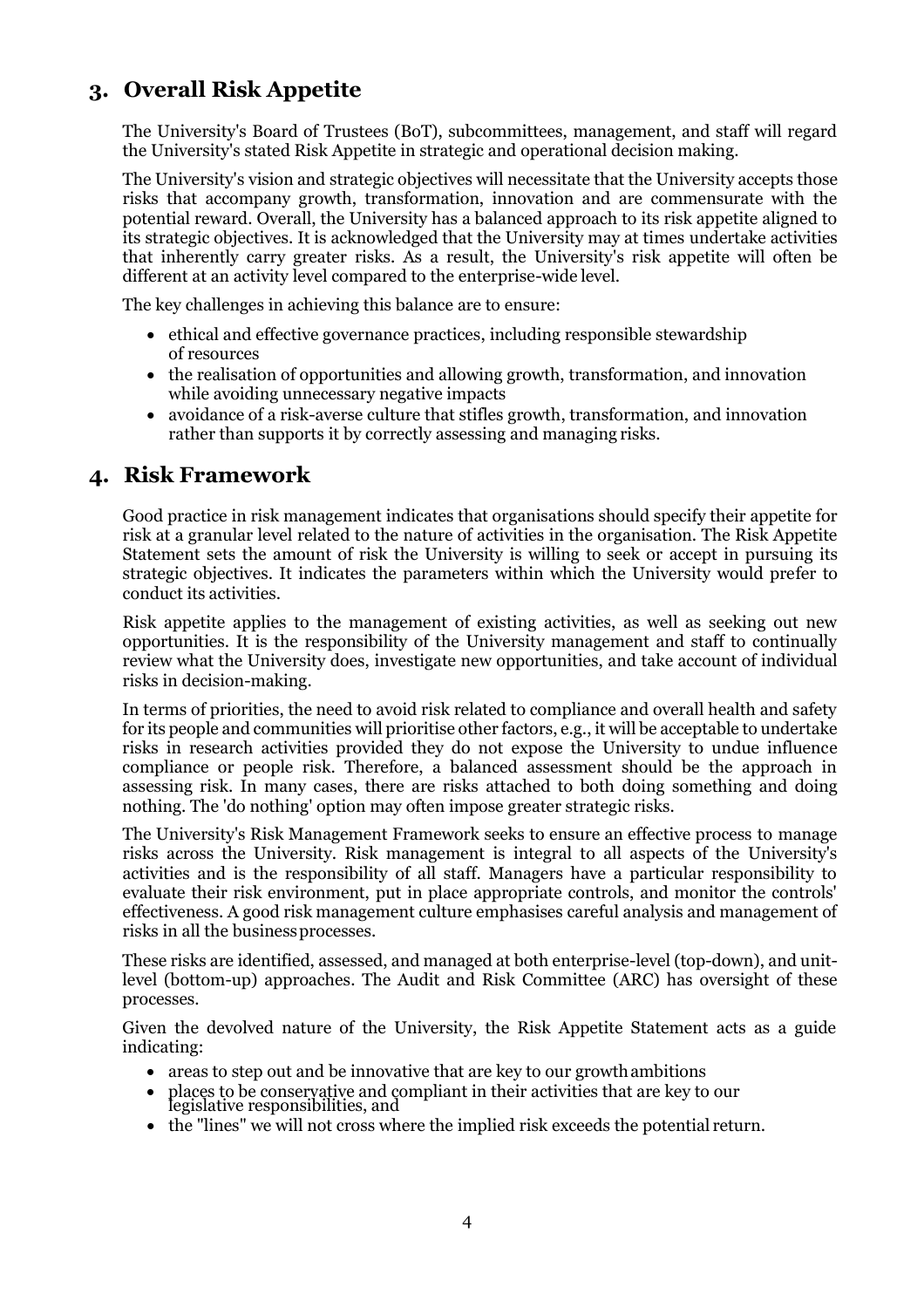### **5. Key Risk Appetite Concepts**

Risk appetite is an interaction of the University's risk profile and capacity to take risks. Below are some important concepts and definitions when applying the risk appetite framework to risk management activities.

- **Risk Profile**  the University's entire risk landscape reflects the nature and scale of its risk exposures aggregated within and across each relevant risk category.
- **Risk Capacity** the University's maximum level or 'ability' to take risk in each risk category while remaining within constraints implied by its capital and funding needs and its expectation of stakeholders.
- **Risk Appetite** the level of risk the University is willing to take to pursue its strategic goals and objectives. Appetite is articulated in qualitative terms.
- **Risk Tolerance** (upper and lower limits) the level of risk that would require an immediate escalation and corrective action if reached by the University's risk activity.
- **Risk Appetite Trigger**  a level of risk within risk appetite that triggers additional attention and action.

This risk appetite framework allows the University to identify and determine the relative positions of its risk capacity, risk profile, and risk appetite when evaluating and pursuing its strategy and take corrective actions where necessary. In each of the five states illustrated below, the University's risk activity profile is measured relative to its risk capacity and appetite.



### **Risk Appetite Concepts**

### <span id="page-4-0"></span>**6. Risk Appetite Principles**

The University takes a responsible and managed approach to risks by recognising and managing risks. The degree of risk that is acceptable varies within the core domains of the University activities. Therefore, it is crucial to establish key principles and broad parameters within which the University considers its appetite for risks for easy understanding and awareness of its stakeholders.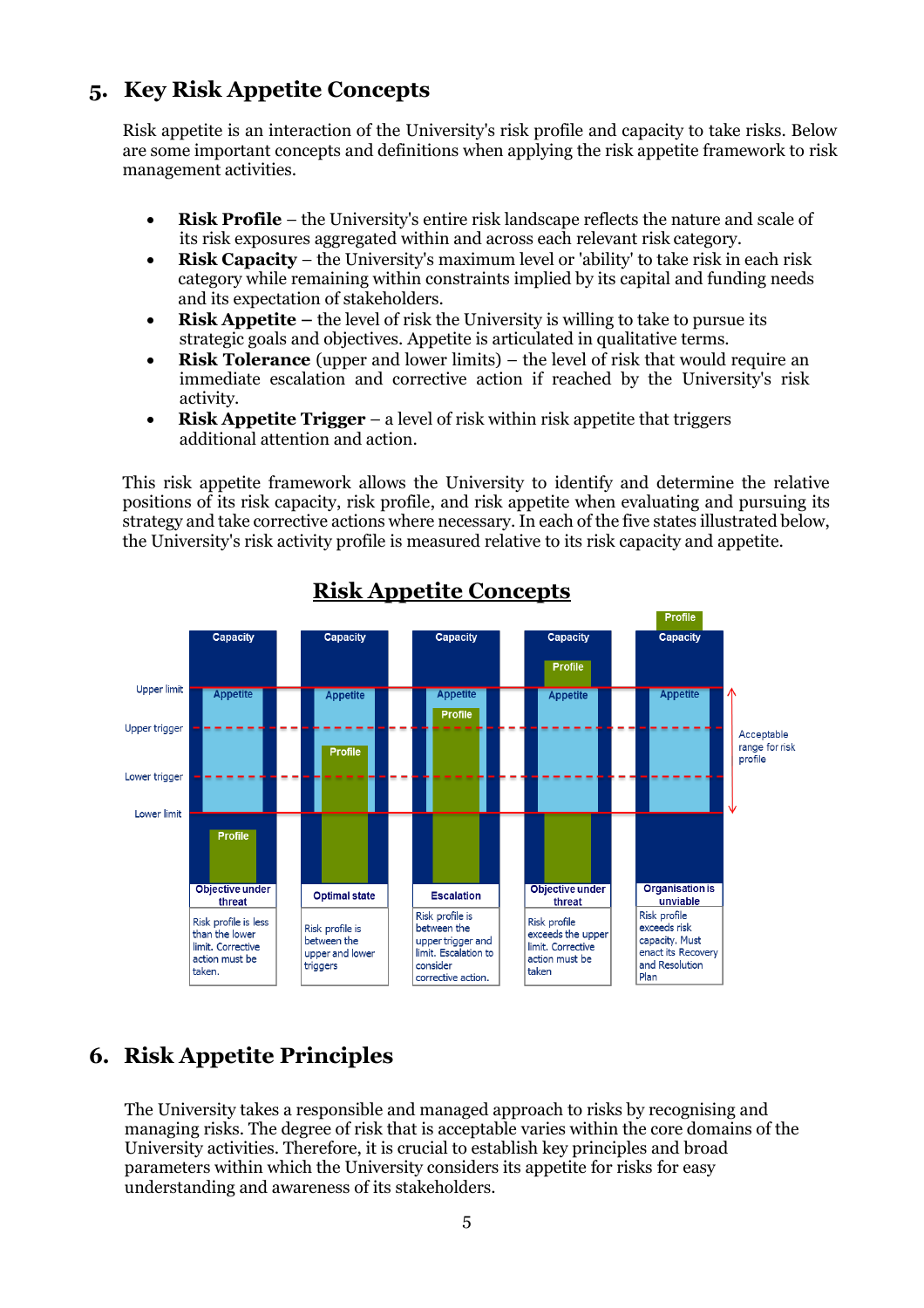#### **KEY PRINCIPLE 1:**

**The University needs to protect against reputational, health and safety, security, foreign interference, regulatory compliance, and overall financial viability risks, and these take priority over all other factors. All activities must consider these domains of risk from the outset and revisit them as necessary for the current or proposed activity.**

#### *Examples:*

- A major infrastructure development project proposal would need to consider the regulatory compliance applicable to the project, health and safety requirements, financial risks to the University (including the risks of doing nothing), and reputational risk before approval and commencement of the project.
- A proposal for a research project must consider whether there is any reputational, financial, including foreign influence or interference, regulatory, health, and safety risks to the University. It must also consider whether compliance with statutory, regulatory, or other ethical frameworks governing such projects may involve reputational and financial risks that cannot be adequately mitigated. It is important to recognise that circumstances will change as the project progresses and the governance processes revisit the level of risk-taking in suchprojects.

#### **KEY PRINCIPLE 2:**

#### **All activities and projects should be managed within a framework appropriate to the specific activity or project, including risk identification and management as a core component.**

#### *Examples:*

- A proposal for an IT system where several different solutions (e.g., commercial products) are available which the University might wish to operate. All solutions are considered, and their respective advantages and disadvantages (including costs versus benefits) are considered before making a final decision.
- A proposal for a major consultancy project should operate within a framework that establishes the financial costs of the University delivering the project against benefits (e.g., financial and reputational benefits).

#### **KEY PRINCIPLE 3:**

#### **Established activities should be considered within a risk management framework to continually assess whether risks are being managed appropriately, including being accepted at the appropriate level.**

#### *Examples:*

- The existing academic portfolio should be subject to appropriate oversight and management concerning applicant trends, relevant outcome data (e.g., attainment, student satisfaction, career destination data), and other appropriate measures to ensure the ongoing 'health' of the educational offering.
- A research project where ethical considerations have been identified and addressed before the commencement of the project should incorporate appropriate ongoing ethical evaluation as part of the project governance framework.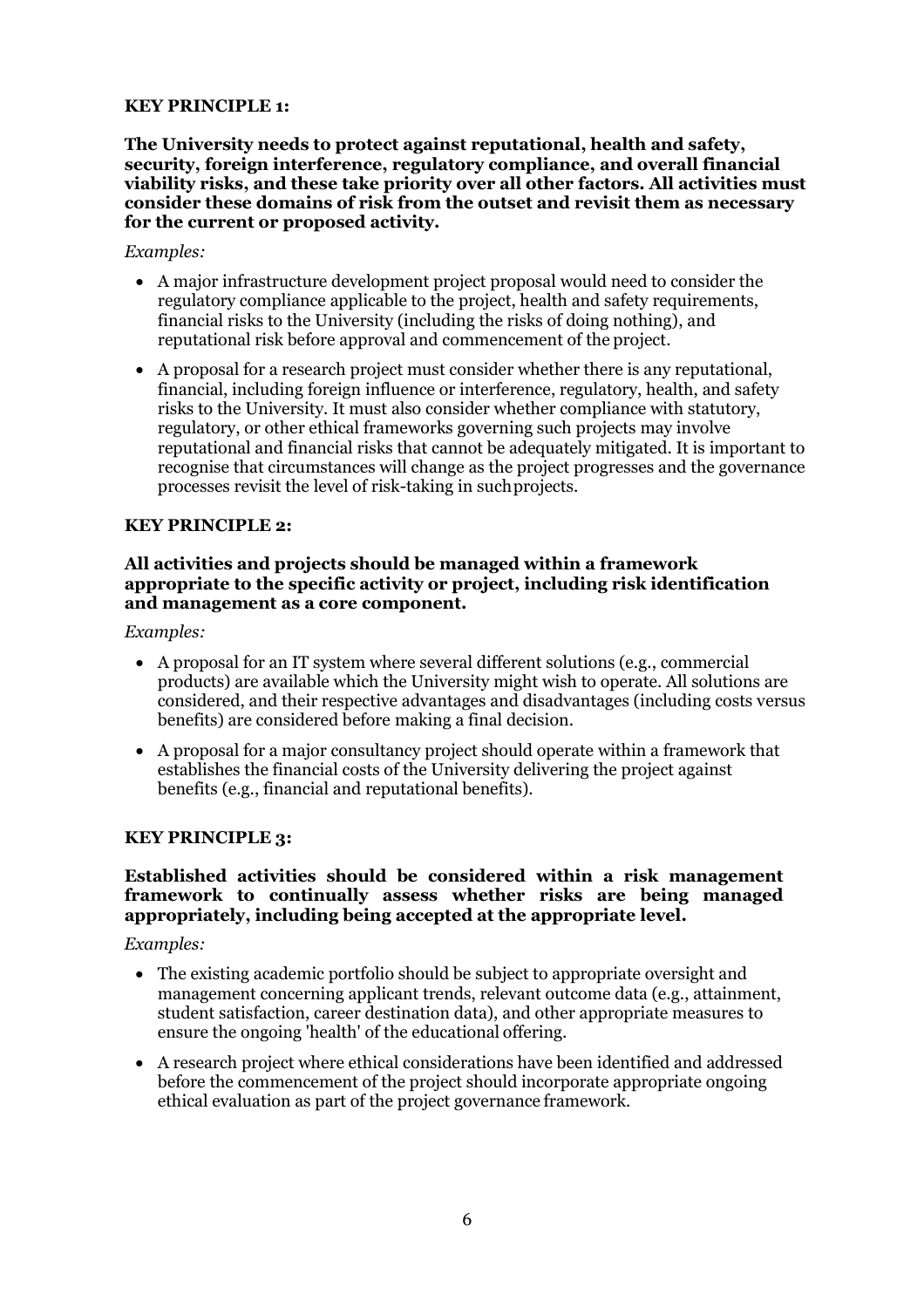### **7. Statement of Risk Appetite**

The University's approach is to minimise its exposure to risks relating to its compliance, environment, culture, and people while accepting predetermined acceptable levels of risk in pursuit of its vision and strategic goals. It recognises that its risk appetite varies according to the activity undertaken. Risks are accepted subject to a good understanding of the potential benefits and adverse impacts before proceeding. Unacceptable risks are mitigated through control measures as required.

The University's appetite for risk across its strategic activities is provided in the following statements and is illustrated diagrammatically below:

<span id="page-6-0"></span>

|   | <b>No. Strategic Risks (Brief Description)</b>                                                        |          |                                                                         |                | <b>Risk Appetite</b> |   |          |   | <b>Statements / Questions to support or</b><br>challenge the proposed level of Risk |                                                                                                                                                                                                                                                                                                                                                                                    |  |
|---|-------------------------------------------------------------------------------------------------------|----------|-------------------------------------------------------------------------|----------------|----------------------|---|----------|---|-------------------------------------------------------------------------------------|------------------------------------------------------------------------------------------------------------------------------------------------------------------------------------------------------------------------------------------------------------------------------------------------------------------------------------------------------------------------------------|--|
|   |                                                                                                       |          | Unacceptable<br>Higher<br>willingness<br>to take risks<br>to take risks |                |                      |   |          |   | <b>Appetite</b>                                                                     |                                                                                                                                                                                                                                                                                                                                                                                    |  |
|   |                                                                                                       |          | Very Low                                                                | Low            |                      |   | Moderate |   | High                                                                                |                                                                                                                                                                                                                                                                                                                                                                                    |  |
|   |                                                                                                       | $\Omega$ | $\mathbf{1}$                                                            | $\overline{2}$ | 3                    | 4 | 5        | 6 |                                                                                     |                                                                                                                                                                                                                                                                                                                                                                                    |  |
| 1 | <b>Cyber Security Threats</b>                                                                         |          |                                                                         |                |                      |   |          |   |                                                                                     | Does the University have a mature process<br>$\bullet$<br>for managing cyber threats?<br>Is the University proactively managing the<br>$\bullet$<br>level of cyber threat exposures managed<br>by its IT vendors for outsourced systems<br>and platforms?<br>How will the University respond to<br>ransom demands if there is a denial of<br>service attack or critical data loss? |  |
| 2 | Resilience following Pandemic,<br>Disaster, Crisis, or events impacting<br><b>Business Continuity</b> |          |                                                                         |                |                      |   |          |   |                                                                                     | Does the University have a clear resilience<br>$\bullet$<br>strategy, and has it carried out periodic<br>simulated testing of potential disaster or<br>crisis events?                                                                                                                                                                                                              |  |
| 3 | Safety and Security                                                                                   |          |                                                                         |                |                      |   |          |   |                                                                                     | Do the new vertical city campus buildings<br>$\bullet$<br>heighten safety and security risks in major<br>urban centers?<br>Has the University carried out crisis<br>$\bullet$<br>simulations and debriefs to evaluate<br>successes and areas for improvement?                                                                                                                      |  |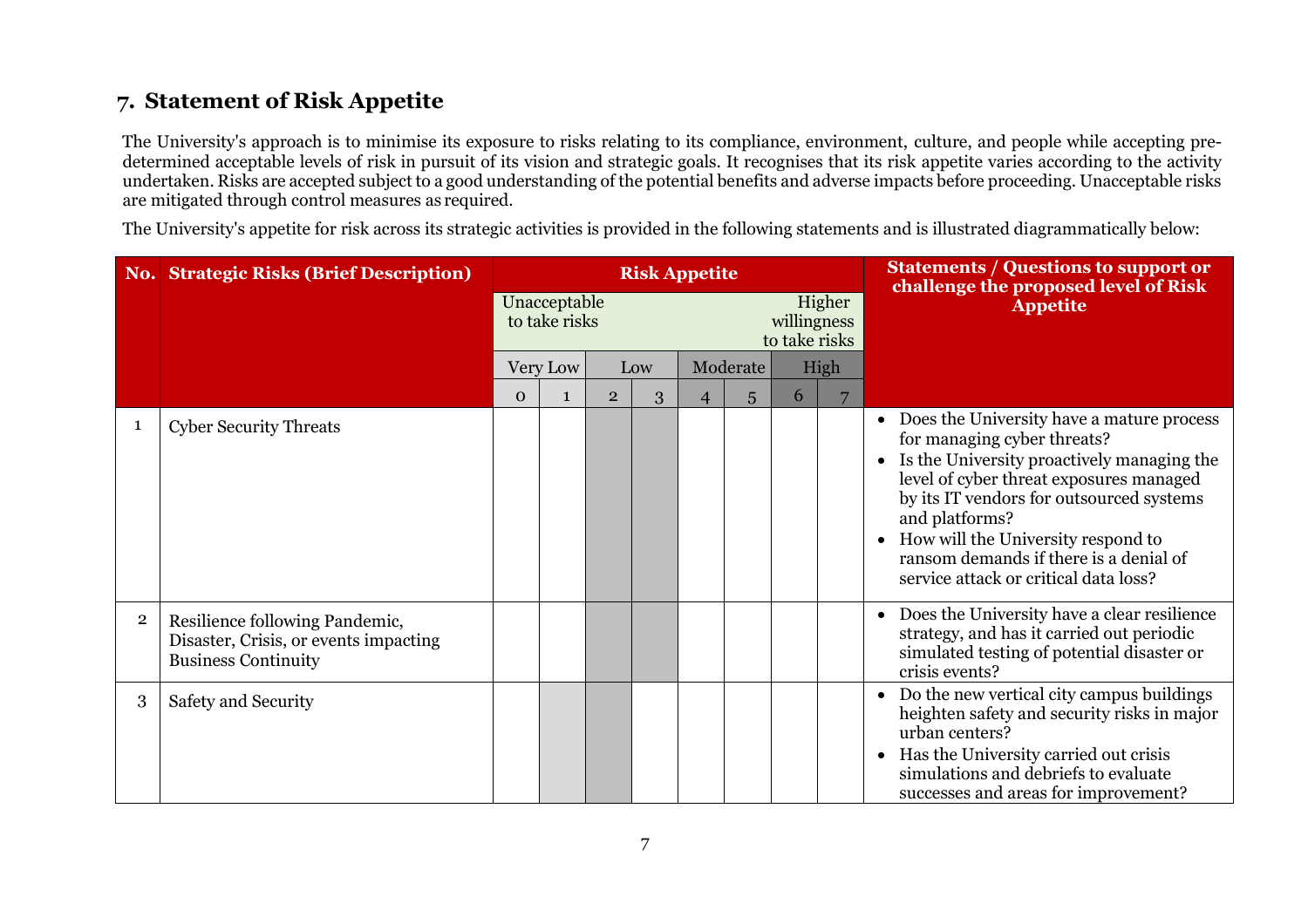|   | <b>No. Strategic Risks (Brief Description)</b>                                                                                                      |              |                               |            |   | <b>Risk Appetite</b> |   |                              | <b>Statements / Questions to support or</b><br>challenge the proposed level of Risk |                                                                                                                                                                                                                                                                                                                                             |
|---|-----------------------------------------------------------------------------------------------------------------------------------------------------|--------------|-------------------------------|------------|---|----------------------|---|------------------------------|-------------------------------------------------------------------------------------|---------------------------------------------------------------------------------------------------------------------------------------------------------------------------------------------------------------------------------------------------------------------------------------------------------------------------------------------|
|   |                                                                                                                                                     |              | Unacceptable<br>to take risks |            |   |                      |   | willingness<br>to take risks | Higher                                                                              | <b>Appetite</b>                                                                                                                                                                                                                                                                                                                             |
|   |                                                                                                                                                     |              | Very Low                      | Low        |   | Moderate             |   |                              | High                                                                                |                                                                                                                                                                                                                                                                                                                                             |
|   |                                                                                                                                                     | $\mathbf{O}$ | $\mathbf{1}$                  | $\sqrt{2}$ | 3 | $\overline{4}$       | 5 | 6                            |                                                                                     |                                                                                                                                                                                                                                                                                                                                             |
| 4 | <b>Workforce Strategy</b>                                                                                                                           |              |                               |            |   |                      |   |                              |                                                                                     | • The University has established its<br>Workforce Strategy, Talent Management<br>and is embedding its Succession Planning<br>Strategies. Are there areas where the<br>University should be outsourcing,<br>especially the back-office and<br>administration functions?                                                                      |
| 5 | <b>Courses and Programs</b>                                                                                                                         |              |                               |            |   |                      |   |                              |                                                                                     | • The University has reviewed all its courses<br>and programs under the "21st Century<br>Curriculum Program". Is the University<br>offering courses that are meeting the<br>demands of the Western Sydney region? Is<br>the University attracting or losing<br>domestic and international students due<br>to the reputation of its courses? |
| 6 | Research activities are significantly<br>reduced due to lack of funding resulting<br>in the inability to maintain research-led<br>University status |              |                               |            |   |                      |   |                              |                                                                                     | Are we building enough research<br>$\bullet$<br>capability and capacity to deliver<br>quality research? Academic research<br>that will be recognised in the<br>international arena.                                                                                                                                                         |
| 7 | Health and Well-Being                                                                                                                               |              |                               |            |   |                      |   |                              |                                                                                     | • Is the University investing sufficient<br>resources for the provision of mental<br>health support services for students and<br>staff?                                                                                                                                                                                                     |
| 8 | Market Competition and Society Changes                                                                                                              |              |                               |            |   |                      |   |                              |                                                                                     | • How well do we anticipate the needs of the<br>Western Sydney region and the jobs of the<br>future? Is the University sufficiently active<br>in responding to relaxed visa processing<br>for Indian students to ensure it remains                                                                                                          |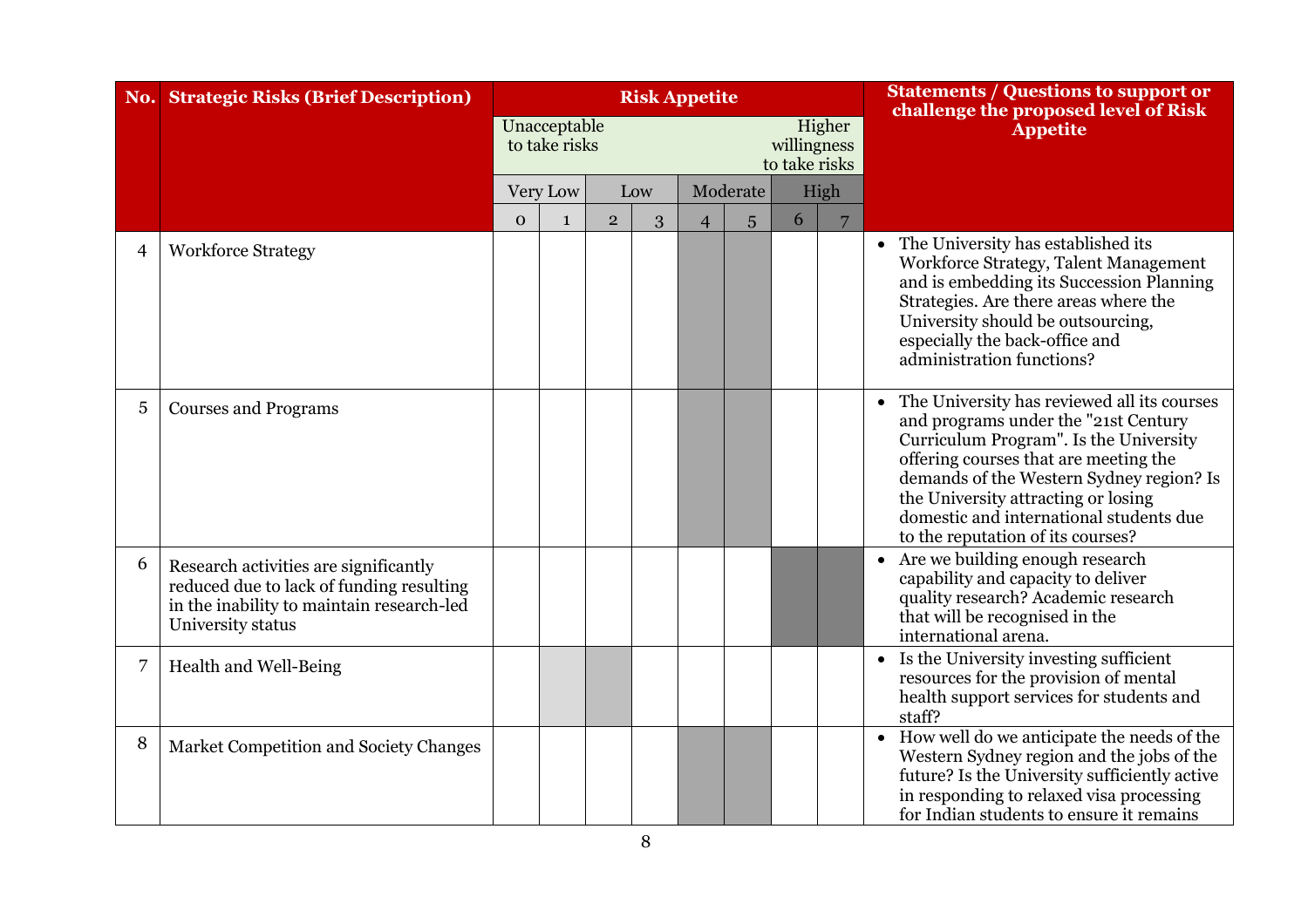|    | <b>No. Strategic Risks (Brief Description)</b>                               | <b>Risk Appetite</b> |                               |                |   |                |          |                              |        | <b>Statements / Questions to support or</b><br>challenge the proposed level of Risk                                                                                                                                                                                                                                                                                                                                                                                                                    |
|----|------------------------------------------------------------------------------|----------------------|-------------------------------|----------------|---|----------------|----------|------------------------------|--------|--------------------------------------------------------------------------------------------------------------------------------------------------------------------------------------------------------------------------------------------------------------------------------------------------------------------------------------------------------------------------------------------------------------------------------------------------------------------------------------------------------|
|    |                                                                              |                      | Unacceptable<br>to take risks |                |   |                |          | willingness<br>to take risks | Higher | <b>Appetite</b>                                                                                                                                                                                                                                                                                                                                                                                                                                                                                        |
|    |                                                                              |                      | Very Low                      | Low            |   |                | Moderate |                              | High   |                                                                                                                                                                                                                                                                                                                                                                                                                                                                                                        |
|    |                                                                              | $\mathbf{O}$         | $\mathbf{1}$                  | $\overline{2}$ | 3 | $\overline{4}$ | 5        | 6                            |        |                                                                                                                                                                                                                                                                                                                                                                                                                                                                                                        |
|    |                                                                              |                      |                               |                |   |                |          |                              |        | competitive in the market?<br>Is the University prepared to take a<br>moderate level of entrepreneurial risk from<br>market competition and social changes?                                                                                                                                                                                                                                                                                                                                            |
| 9  | The progressive erosion of<br>University's Financial Position                |                      |                               |                |   |                |          |                              |        | Are the University's financial and cash<br>$\bullet$<br>management settings appropriate for the<br>mixture of academic and commercial<br>projects?                                                                                                                                                                                                                                                                                                                                                     |
| 10 | Organisational Culture and Leadership                                        |                      |                               |                |   |                |          |                              |        | Should the University recruit and<br>$\bullet$<br>promote new leaders who can enhance<br>the brand and reputation of the<br>University?                                                                                                                                                                                                                                                                                                                                                                |
| 11 | Ineffective Partnership and Engagement<br>with key stakeholders              |                      |                               |                |   |                |          |                              |        | The University is engaging and<br>$\bullet$<br>expanding its partnership in Asian<br>countries which may be considered<br>risky due to their socio-economic,<br>regulatory, and political environment<br>Should the University expand its<br>collaborative arrangements with critical<br>universities as a primary response strategy<br>to the heightened competition?<br>Is the University adequately addressing<br>the recommendations from the Foreign<br><b>Interference Taskforce Guidelines?</b> |
| 12 | Failure to implement the new Student<br>Management System (SMS) successfully |                      |                               |                |   |                |          |                              |        | The University has yet to test the new<br>$\bullet$<br>system's operational efficiency and<br>functional capabilities in the production<br>environment.                                                                                                                                                                                                                                                                                                                                                |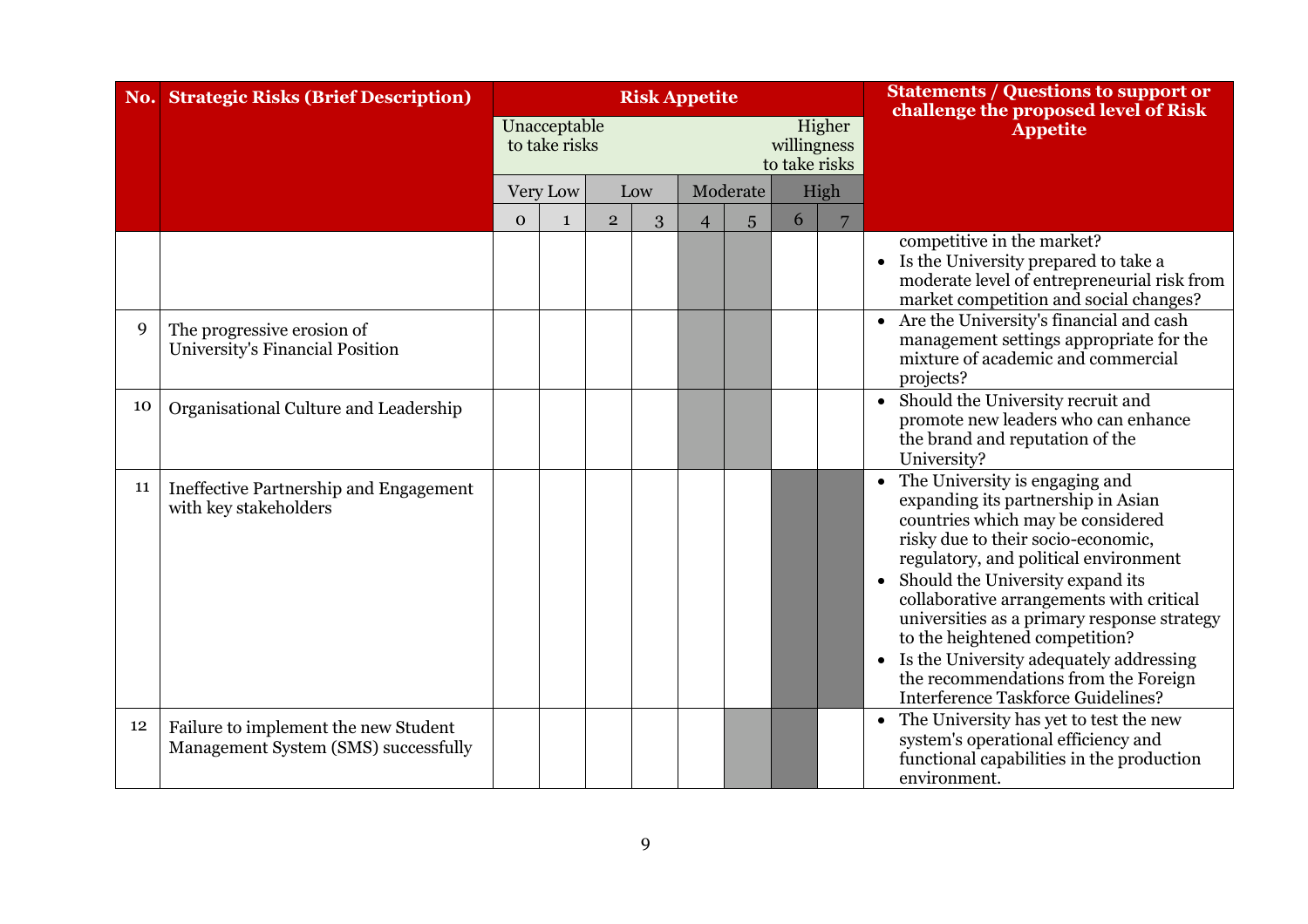| No. | <b>Strategic Risks (Brief Description)</b> | <b>Risk Appetite</b> |                               |                |     |                |          |                              |        | <b>Statements / Questions to support or</b><br>challenge the proposed level of Risk                                                                                                                                                                                                                                                                                                                                                                                                                                                                                                                                                                                                                                                                                |
|-----|--------------------------------------------|----------------------|-------------------------------|----------------|-----|----------------|----------|------------------------------|--------|--------------------------------------------------------------------------------------------------------------------------------------------------------------------------------------------------------------------------------------------------------------------------------------------------------------------------------------------------------------------------------------------------------------------------------------------------------------------------------------------------------------------------------------------------------------------------------------------------------------------------------------------------------------------------------------------------------------------------------------------------------------------|
|     |                                            |                      | Unacceptable<br>to take risks |                |     |                |          | willingness<br>to take risks | Higher | <b>Appetite</b>                                                                                                                                                                                                                                                                                                                                                                                                                                                                                                                                                                                                                                                                                                                                                    |
|     |                                            |                      | Very Low                      |                | Low |                | Moderate |                              | High   |                                                                                                                                                                                                                                                                                                                                                                                                                                                                                                                                                                                                                                                                                                                                                                    |
|     |                                            | $\mathbf{O}$         | $\mathbf{1}$                  | $\overline{2}$ | 3   | $\overline{4}$ | 5        | 6                            |        |                                                                                                                                                                                                                                                                                                                                                                                                                                                                                                                                                                                                                                                                                                                                                                    |
| 13  | IT & Digital transformation                |                      |                               |                |     |                |          |                              |        | • The University is investing in cutting-edge<br>technology across its learning, teaching,<br>and research. Is the level of digital<br>transformation meeting the student<br>demands for technology-enabled learning<br>and research?<br>• Is the University adopting new technology<br>in line with current trends?                                                                                                                                                                                                                                                                                                                                                                                                                                               |
| 14  | <b>Financial Investment Decisions</b>      |                      |                               |                |     |                |          |                              |        | The University is willing to take<br>$\bullet$<br>moderate levels of risk in relation to<br>desired returns from the investment of<br>the Endowment. The University's<br><b>Endowment Investment</b><br>The strategy report highlights that the<br>University can tolerate only one<br>negative annual return every 6.0 years.<br>A one-off annual return of greater than<br>-12.5% would be challenging to<br>tolerate though it is noted that a loss<br>more significant than 12.5% is likely to<br>occur in a GFC-type environment.<br>Are the Corpus funds generated at the<br>$\bullet$<br>level expected from the Western<br>Growth program?<br>Should the University be willing to<br>$\bullet$<br>tolerate a greater level of risk for a<br>higher return? |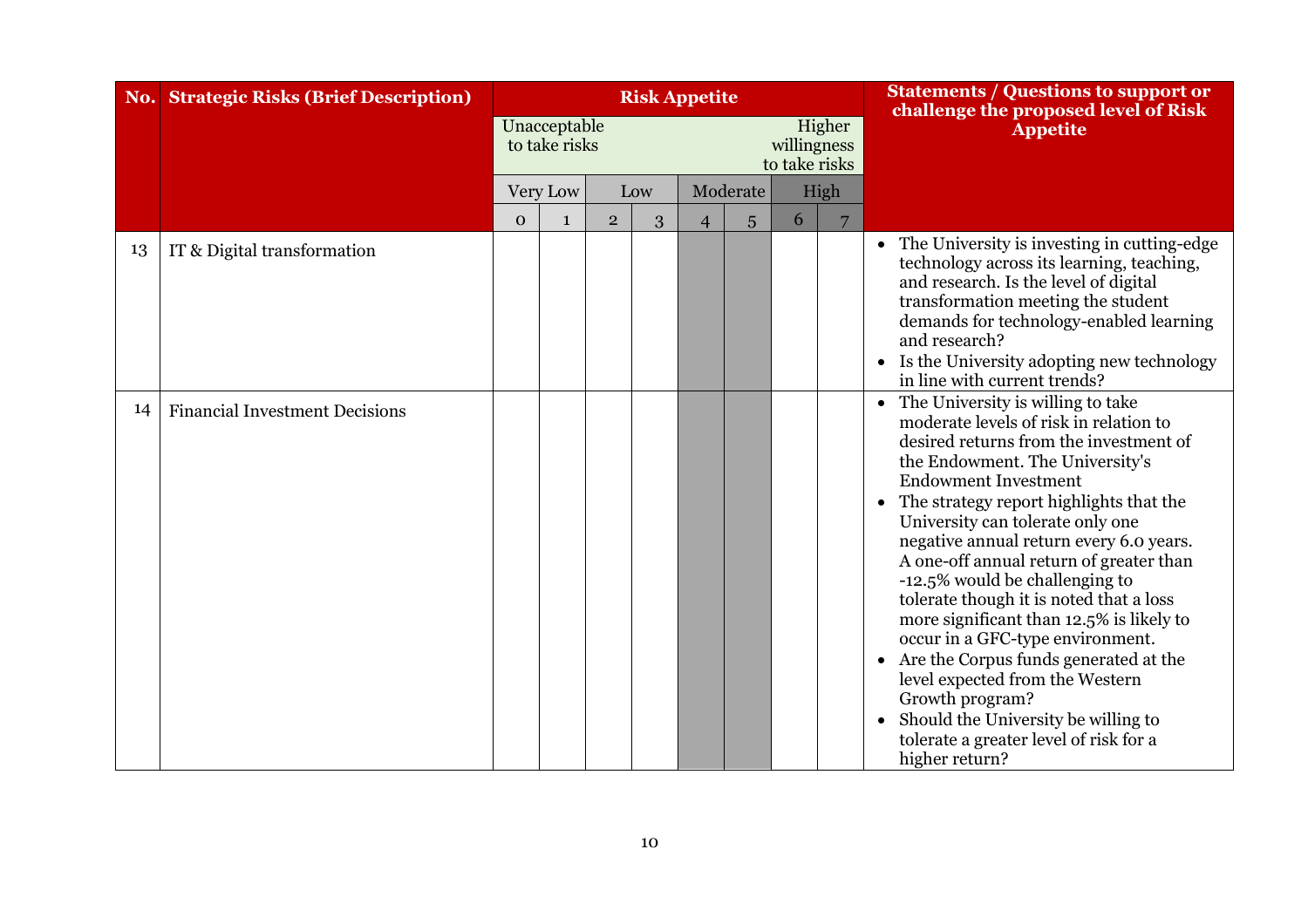|    | <b>No. Strategic Risks (Brief Description)</b>                                     | <b>Risk Appetite</b> |                               |                |     |  |          |                              |        | <b>Statements / Questions to support or</b><br>challenge the proposed level of Risk                                                                                                         |
|----|------------------------------------------------------------------------------------|----------------------|-------------------------------|----------------|-----|--|----------|------------------------------|--------|---------------------------------------------------------------------------------------------------------------------------------------------------------------------------------------------|
|    |                                                                                    |                      | Unacceptable<br>to take risks |                |     |  |          | willingness<br>to take risks | Higher | <b>Appetite</b>                                                                                                                                                                             |
|    |                                                                                    |                      | Very Low                      |                | Low |  | Moderate |                              | High   |                                                                                                                                                                                             |
|    |                                                                                    | $\Omega$             |                               | $\overline{2}$ | 3   |  | 5        | 6                            |        |                                                                                                                                                                                             |
| 15 | <b>Western Growth Program</b>                                                      |                      |                               |                |     |  |          |                              |        | The advisory and probity provisions<br>$\bullet$<br>within Western Growth reflect a<br>moderate risk appetite in relation to<br>significant development<br>projects.                        |
| 16 | <b>Commercial Activities or Investment</b><br>Decisions                            |                      |                               |                |     |  |          |                              |        | Are all critical commercial proposals<br>$\bullet$<br>thoroughly discussed with the relevant<br>committees and the Board of Trustees?                                                       |
| 17 | Ineffective governance over-controlled<br>or associated entities of the University |                      |                               |                |     |  |          |                              |        | The University has established<br>$\bullet$<br>Governance and Compliance units to<br>manage associated risks. These include<br>Legal, Audit and Risk, and Quality and<br>Performance teams. |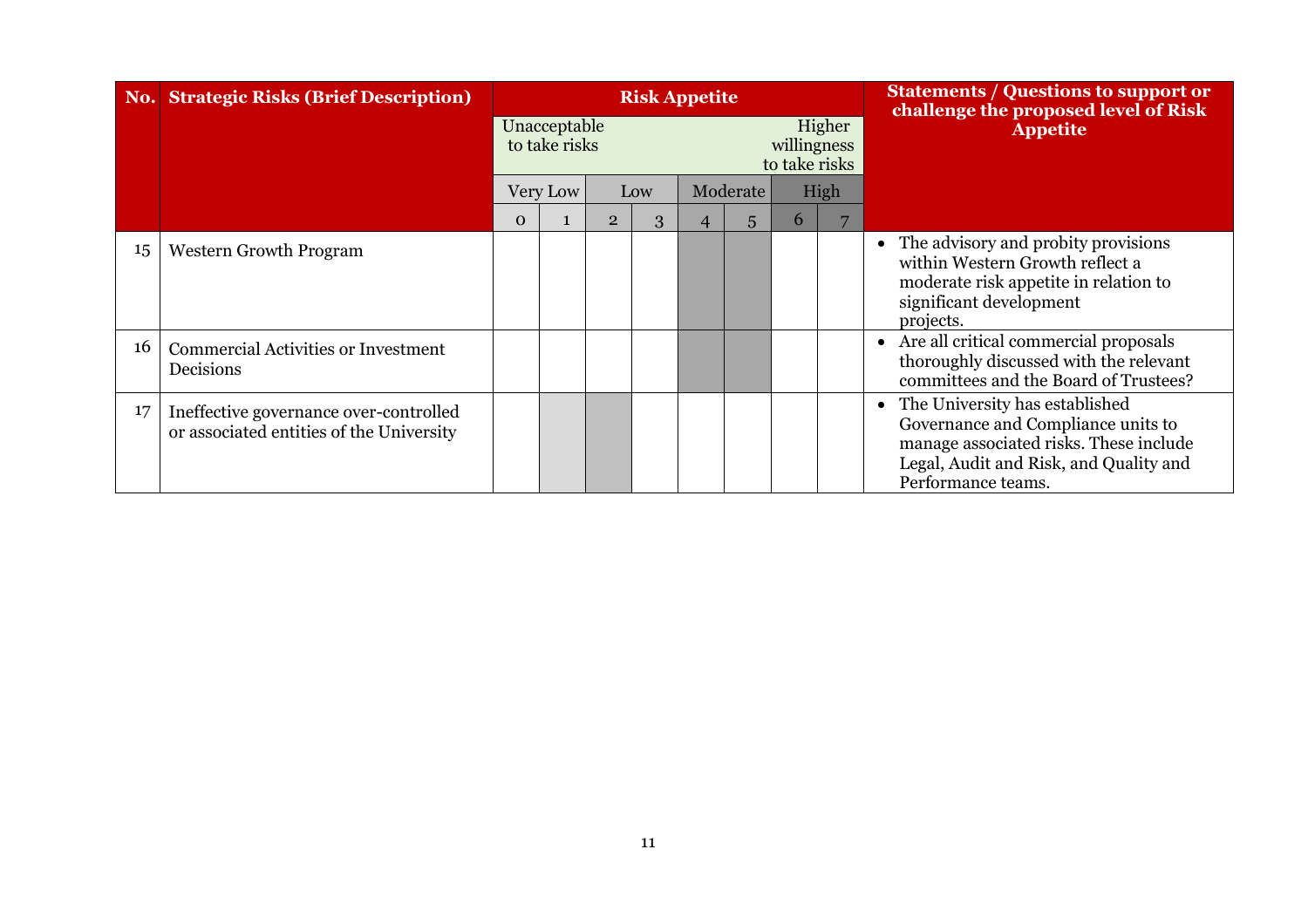The University's Strategic and related tactical or operational objectives underpin the aspects covered in the Risk Appetite Statement below. The University's Risk Appetite Statement is broadly articulated for critical activities aligned to the University's risk categories, which enable the achievement of its strategic and operational objectives. The table below details the risk appetite descriptions established for the key strategic risks.

| No.            | <b>Key Risks</b>                                                                                                                                         | <b>Risk Appetite Description</b>                                                                                                                                                                                                                                                                                                                                                      | <b>Risk Appetite</b> |
|----------------|----------------------------------------------------------------------------------------------------------------------------------------------------------|---------------------------------------------------------------------------------------------------------------------------------------------------------------------------------------------------------------------------------------------------------------------------------------------------------------------------------------------------------------------------------------|----------------------|
| $\mathbf{1}$   | <b>Cyber Security Threats</b>                                                                                                                            | It is important to the University that its systems operate efficiently and effectively. The<br>University has a low appetite for any cyber threats that may lead to loss of strategic and critical<br>systems or information relating to staff, students, research, or other University operations.                                                                                   | Low                  |
| $\overline{2}$ | Resilience following<br>Pandemic, Disaster,<br>Crisis, or events<br>impacting Business<br>Continuity                                                     | It is important to the University that its activities and services operate efficiently and effectively.<br>The University has a low appetite for any risks that may jeopardize its standards of operation or<br>lead to a loss of confidence by its stakeholders, communities, or key government agencies.                                                                            | Low                  |
| 3              | Safety and Security                                                                                                                                      | The University aims to make itself a stimulating and safe place to work and study. It places<br>importance on the safety of staff, students, and visitors. It has a very low to low appetite for<br>deviation from its standards and legislative responsibilities in these areas.                                                                                                     | Very Low to Low      |
| $\overline{4}$ | <b>Workforce Strategy</b>                                                                                                                                | The University is focused on recruiting, retaining, and developing a high-quality workforce that<br>reflects the region's diversity, acknowledging the level of market competition for high-caliber<br>employees. The University has a moderate appetite to ensure its workforce is engaged,<br>innovative, future-focused, and aligned with its strategic priorities and objectives. | Moderate             |
| 5              | <b>Courses and Programs</b>                                                                                                                              | The University has a low appetite for poor learning and teaching practice or academic quality,<br>which would not meet University standards and external accreditation requirements. This is<br>balanced with a moderate risk appetite for being innovative in delivering courses and online<br>learning that enhances student learning outcomes and experience.                      | Moderate             |
| 6              | Research activities are<br>significantly reduced<br>due to lack of funding<br>resulting in an inability<br>to maintain research-led<br>University status | The University aims to be a research-led University with regional, national, and global impact.<br>Accordingly, the University has a high-risk appetite for investing and developing a<br>comprehensive, long-term research precinct and infrastructure to support its researchers and<br>partnership priorities.                                                                     | High                 |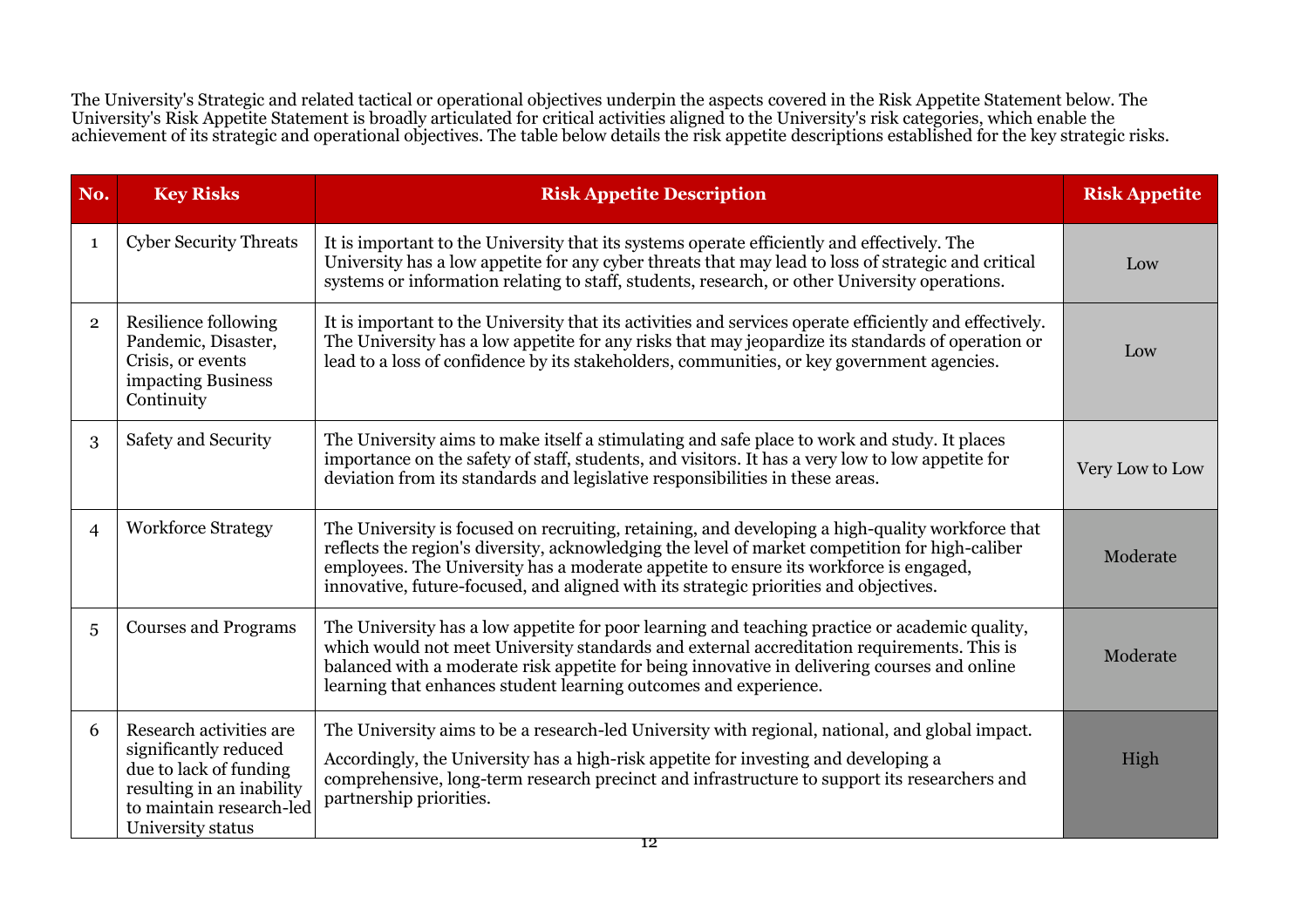| No.         | <b>Key Risks</b>                                                                   | <b>Risk Appetite Description</b>                                                                                                                                                                                                                                                                                                                                                                                                                                                                                                                          | <b>Risk Appetite</b> |
|-------------|------------------------------------------------------------------------------------|-----------------------------------------------------------------------------------------------------------------------------------------------------------------------------------------------------------------------------------------------------------------------------------------------------------------------------------------------------------------------------------------------------------------------------------------------------------------------------------------------------------------------------------------------------------|----------------------|
| 7           | Health and Well Being                                                              | The University is committed to creating a safe working environment for staff, students, and<br>visitors where people are protected from physical and psychological harm. It has a very low to<br>low appetite for the staff or student behavior or misconduct threatening the health and well-<br>being of its staff, students, or visitors.                                                                                                                                                                                                              | Very Low to Low      |
| 8           | Market Competition and<br><b>Society Changes</b>                                   | While the University regards any activity that will seriously threaten its existence or reputation<br>as a high-quality provider either through adverse publicity or loss of status as an autonomous<br>institution as unacceptable, it has a moderate appetite to deal with market disruptions, a decline<br>in its ability to innovate or respond to political changes, while not losing sight of competitor's<br>actions. The University is prepared to take a moderate level of entrepreneurial risks from market<br>competition and society changes. | Moderate             |
| $\mathbf Q$ | The progressive erosion<br>of University's Financial<br>Position                   | The University needs to remain a competitive, efficient, and financially sustainable organisation.<br>It is in the process of building its long-term financial viability and its overall financial strength.<br>The University is willing to accept a moderate level of risk in pursuit of expanding its student<br>load, both domestic and international while looking at areas for efficiency.                                                                                                                                                          | Moderate             |
| 10          | <b>Organisation Culture</b><br>and Leadership                                      | The University builds its leaders' high performance, dedication, professionalism, and innovative<br>capabilities through empowerment and leadership development. The University fosters a culture<br>of inclusive decision-making and robust intellectual inquiry within the framework of ethical<br>behavior. The University has a moderate appetite for changes to its culture and leadership.                                                                                                                                                          | Moderate             |
| 11          | <b>Ineffective Partnership</b><br>and Engagement with<br>key stakeholders          | To expand its reach, reputation, and influence as an institution of global standing, the University<br>has a high appetite for forging new relationships and advancing existing ones with local and<br>international agencies, education providers, and industries.                                                                                                                                                                                                                                                                                       | High                 |
| 12          | Failure to implement the<br>new Student<br>Management System<br>(SMS) successfully | The University undertakes transformation projects to enhance its teaching, learning, research,<br>and community engagement. The University is willing to accept a moderate to high risk to<br>position itself as a leader in the higher education sector.                                                                                                                                                                                                                                                                                                 | Moderate to High     |
| 13          | IT & Digital<br>Transformation                                                     | Digital transformation changes are required to adapt to regulatory, society, competitive<br>environment, and the conduct of University activities. The University expects the digital<br>transformation changes to align with its vision and objectives and has a moderate appetite for<br>excellence and innovation through technology.                                                                                                                                                                                                                  | Moderate             |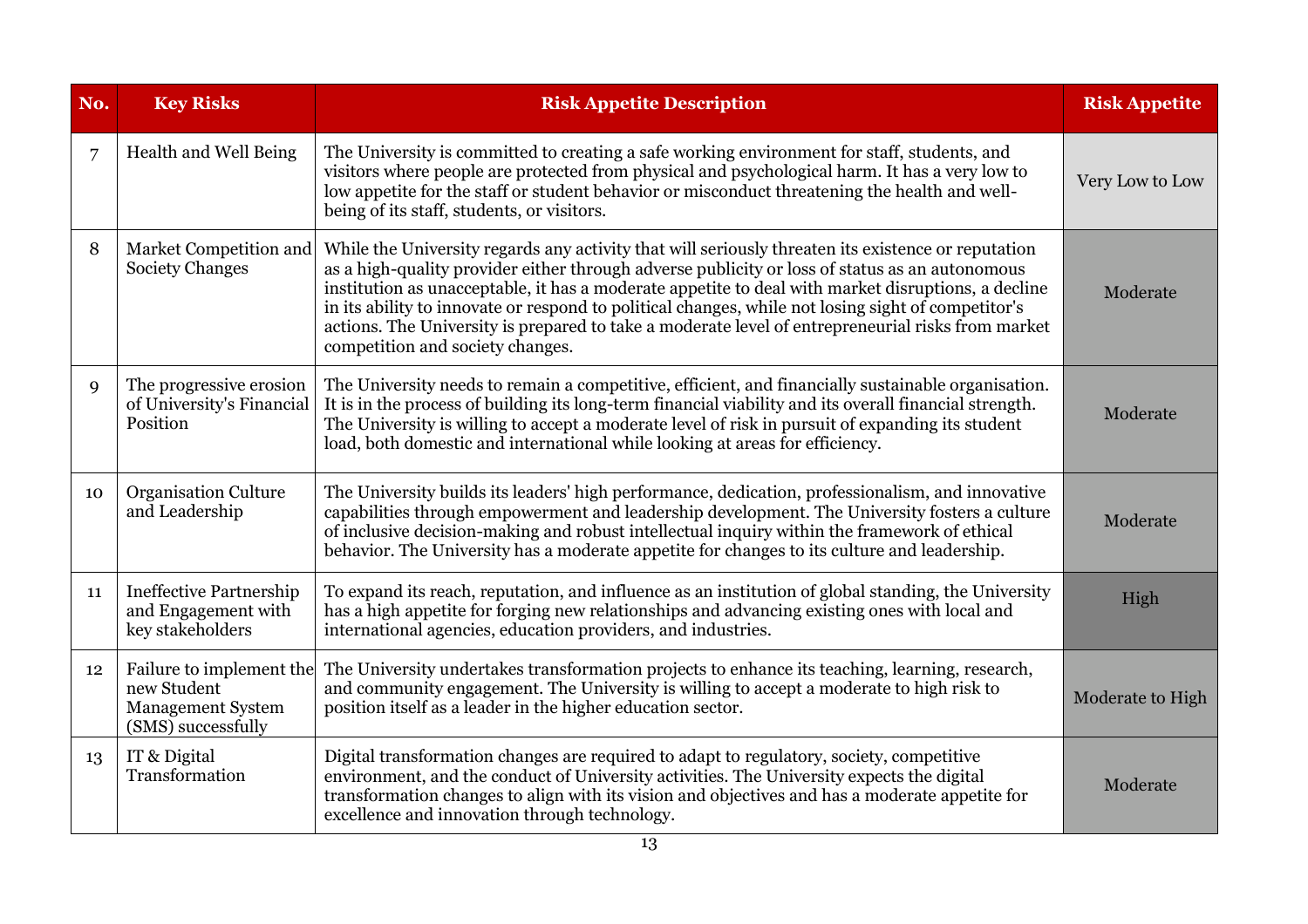| No. | <b>Key Risks</b>                                                                         | <b>Risk Appetite Description</b>                                                                                                                                                                                                                                                                                                                                                                                                     | <b>Risk Appetite</b> |
|-----|------------------------------------------------------------------------------------------|--------------------------------------------------------------------------------------------------------------------------------------------------------------------------------------------------------------------------------------------------------------------------------------------------------------------------------------------------------------------------------------------------------------------------------------|----------------------|
| 14  | <b>Financial Investment</b><br>Decisions                                                 | The University undertakes financial investment decisions based on financial investment<br>strategies approved by the Board of Trustees. The University has a moderate risk appetite and<br>does not invest in risky financial products.                                                                                                                                                                                              | Moderate             |
| 15  | Western Growth<br>Program                                                                | The University is a leading advocate for the Greater Western Sydney region and its people. It is<br>the largest educational provider; it aims to play a vital role in providing a highly skilled, locally<br>knowledgeable, and talented pool of graduates for the region. The University has a moderate<br>appetite to continue being a key player in the region and the knowledge sector to pursue the<br>Western Growth Strategy. | Moderate             |
| 16  | Commercial Activities/<br><b>Investment Decisions</b>                                    | The University is developing as a commercially astute and profitable institution. The University<br>has a moderate level of risk for entering commercial partnerships to generate income.                                                                                                                                                                                                                                            | Moderate             |
| 17  | Ineffective governance<br>over-controlled or<br>associated entities of the<br>University | The University places great importance on governance and compliance. It has a very low to low<br>appetite for breaches in statute, regulation, professional standards, research, medical ethics,<br>bribery, or fraud. The University considers all suspected fraud or corruption allegations very<br>seriously and responds fully according to its policies.                                                                        | Very Low to Low      |